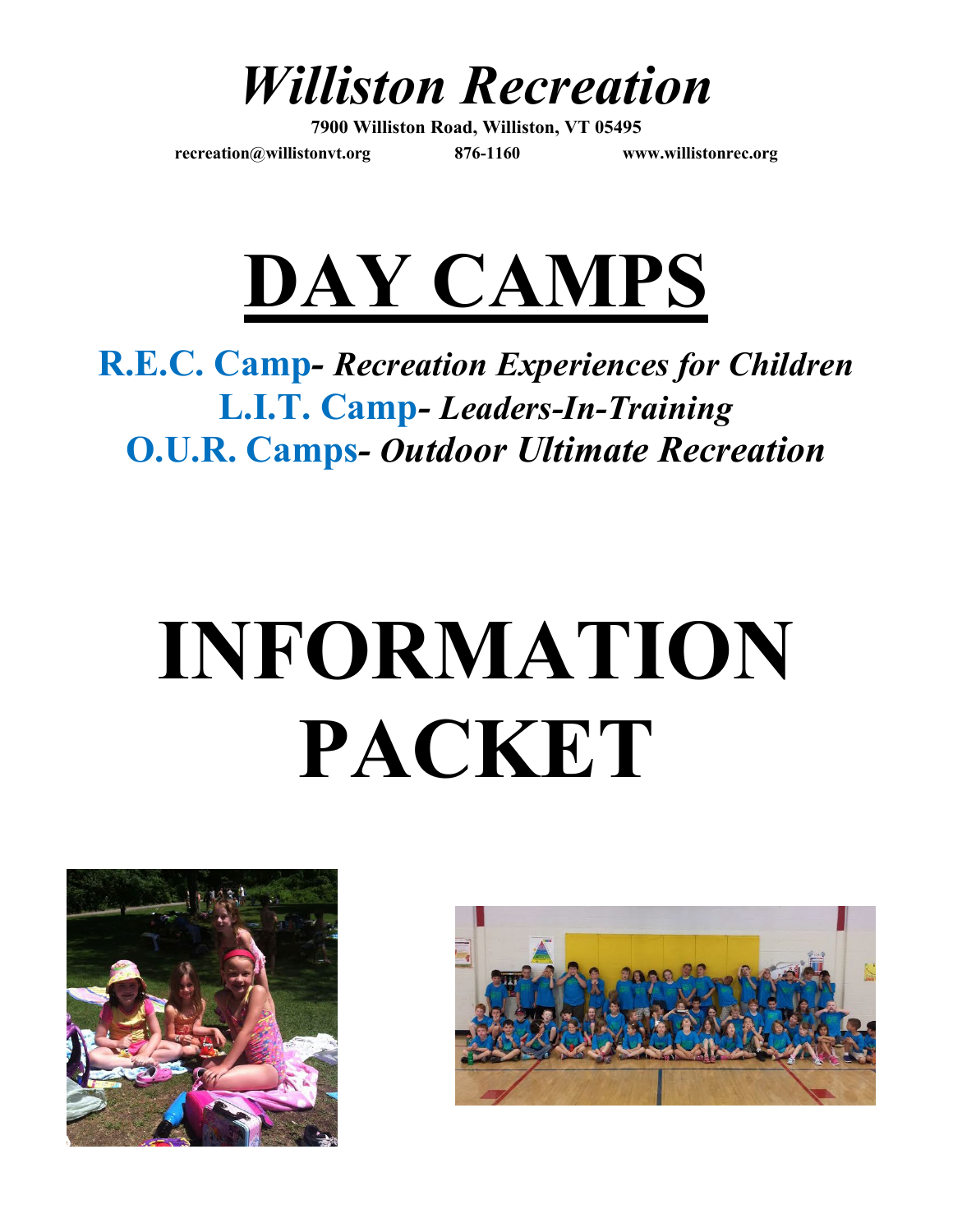## *Williston Day Camps*

**www.willistonrec.org**

Dear Parents;

Thank you for choosing a Summer Day Camp in Williston. We look forward to having your child in camp this summer and working with you to provide him/her with a positive camp experience. Our camps offers a unique and enjoyable summer experience for all, but to make this experience possible for your child we need your help and support. This begins with this information packet.

This packet includes all the necessary information that you will need to prepare your child for their day camp experience. We ask that you read through this entire packet. We also ask that you and your child, together, read over our *Camp Policies and Procedures Section*. This will provide your child with an understanding of what is expected of him/her while at camp and will help them arrive informed and prepared for their day camp experience. We want to do everything possible to make your child's camp experience rewarding, fun and memorable.

If your child has special needs; physical, emotional, or behavioral, please contact the camp prior to your child's first day of camp. Send an email to [willistonreccamp@gmail.com](mailto:willistonreccamp@gmail.com) to request a meeting or for you to be called back to discuss your child. **Note:** Camp staff is not available until the week prior to the first session of camp. The email is not monitored until that time. You can send an email prior to then, but it will not be answered until the week of staff training.

Know that we are not part of the school system or after school program, so we are not aware of your child's needs or any systems that may be in place to help your child. Please share with us what is working for your child and the things in place that help them to be successful. Our goal is to provide your child with a wonderful experience, but we can't do that if we do not know how to. We will work with the child and family to reach this goal, but if we cannot then Camp may not be the best place for your child.

As a reminder, the remaining balance of your camp fee must be paid in full prior to the second Friday in June. You can make weekly, monthly or one final payment prior to the due date. However, if the final payment is not made before this date your child will be removed from the camp list and won't be allowed to attend until the balance is finalized.

Congratulations on planning a very special summer day camp experience for your child. On behalf of the staff, we look forward to working with you and your child to make this an experience that will last a lifetime.

Sincerely,

The Day Camp Staff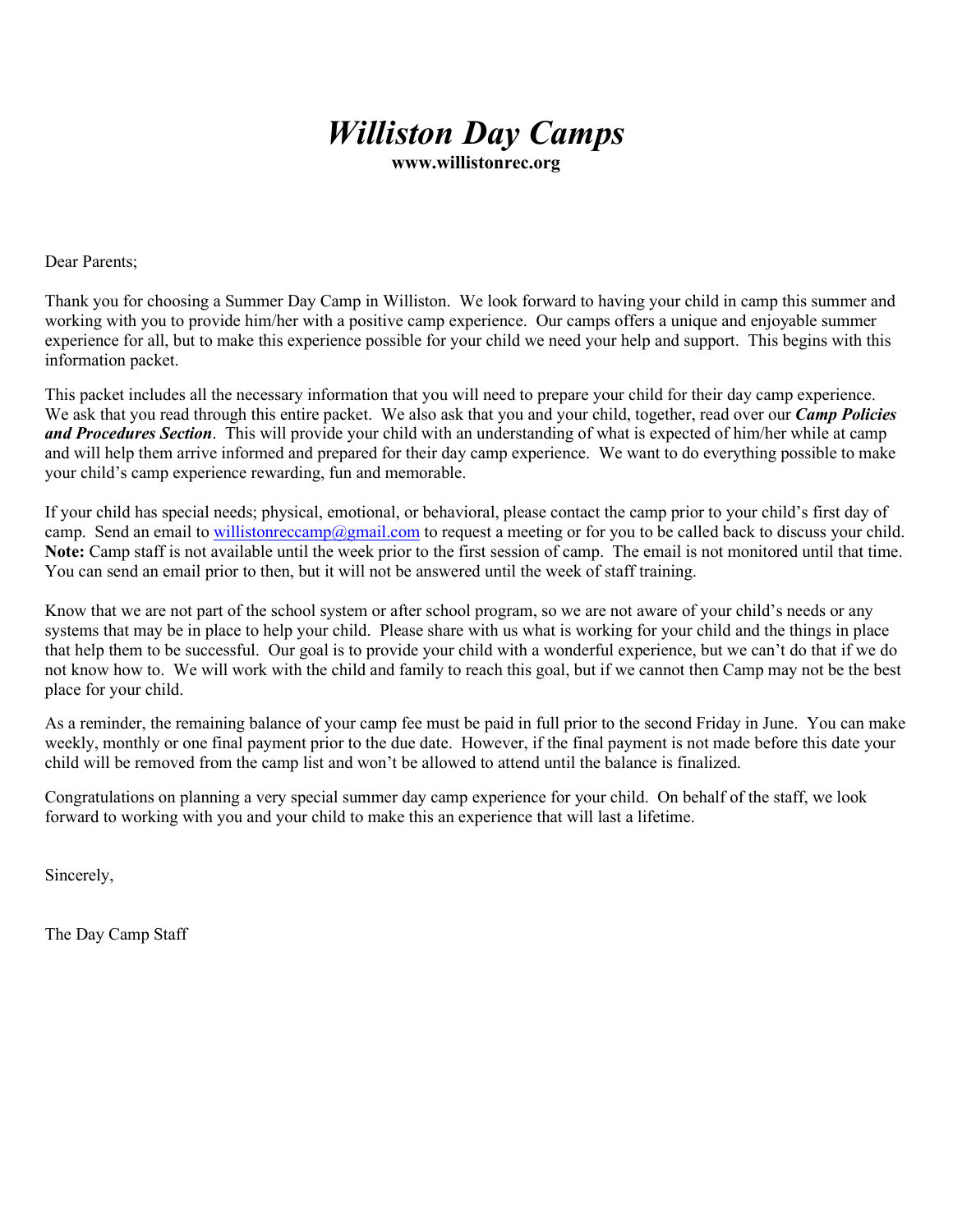## *DAY CAMP PROCEDURE AND GUIDELINES*

## **Camp Mission:**

*"To provide young people with an opportunity for social, mental, and physical growth through participation in a camp that creates a climate of cooperation, respect, and concern for the individual."*

## **Camp Vision:**

## *"Memories that last a Lifetime."*

A commitment to the children and staff to provide a safe, fun, and educational place that creates Memory Making Experiences.

## **Camp Values:**

| Safety-      | To provide a safe, healthy day camp experience for all children.                                                                                                                |
|--------------|---------------------------------------------------------------------------------------------------------------------------------------------------------------------------------|
| Respect-     | To help children appreciate themselves, their peers and their environment through play and teamwork.                                                                            |
| Fun-         | To provide an opportunity for all children to participate in a variety of fun and recreational activities during<br>their summer break.                                         |
| Development- | To give children the opportunity to develop their individual skills in a variety of areas, and acquire an<br>appreciation for the love of sports, nature, arts, and recreation. |

## **Camp Goals:**

Camp provides a unique opportunity to affect the lives of young people. By utilizing the resources of the natural surroundings, camp can contribute significantly to the mental, physical, and social growth of campers.

- 1. Keeping the program child centered. The individual's age needs, and interests should determine to a large extent what activities are to be conducted.
- 2. Providing opportunities for campers to practice healthy habits, stay physically active, and share in maintaining good safety standards for the welfare of all.
- 3. Stressing the acquiring of new skills and encouraging leisure time activities which can be pursued for life.
- 4. Developing an appreciation for the outdoors by encouraging participation in camp crafts and nature.
- 5. Fostering a positive social experience by teaching children how to relate and interact with others.

## **Camper Agreement:**

For all to have an enjoyable and healthy day camp experience, it is important for all campers to know, understand, and follow the Camper Agreement.

Parents are required to read over this with their children and be sure they understand it before coming to camp.

## **CAMPER AGREEMENT**

## **I (the camper) understand that:**

- I must always respect myself and others.
- I must always respect the property and equipment of the Day Camp, the school, and others.
- I must always act appropriately, safely and be on my best behavior.
- I must always follow the rules and guidelines of the Day Camp and those developed by my Pod.
- I must seek out help from the counselors and my parents if I have a problem or am upset about something.

## **I (the camper) understand that I must follow the 3 Rules of Camp:**

- Listen- Be a good listener. Good listeners use their eyes and ears, think about what is being said, and ask questions if they don't understand.
- **Follow Directions-** Follow the directions that you have listened to and heard. Do what is asked of you.
- **Have Fun-** Good listeners understand, follow directions, and have fun through participation. Not so good listeners don't have fun, because they didn't hear what to do, so they don't understand and feel lost when asked to follow directions.

## **I (the camper) further understand that:**

- If I do not follow the above agreement, there will be consequences for my actions or behavior.
- I will have to work on my behavior and will accept the help of the camp staff and my parents to do so.
- I will be asked not to return to camp if my behavior does not improve.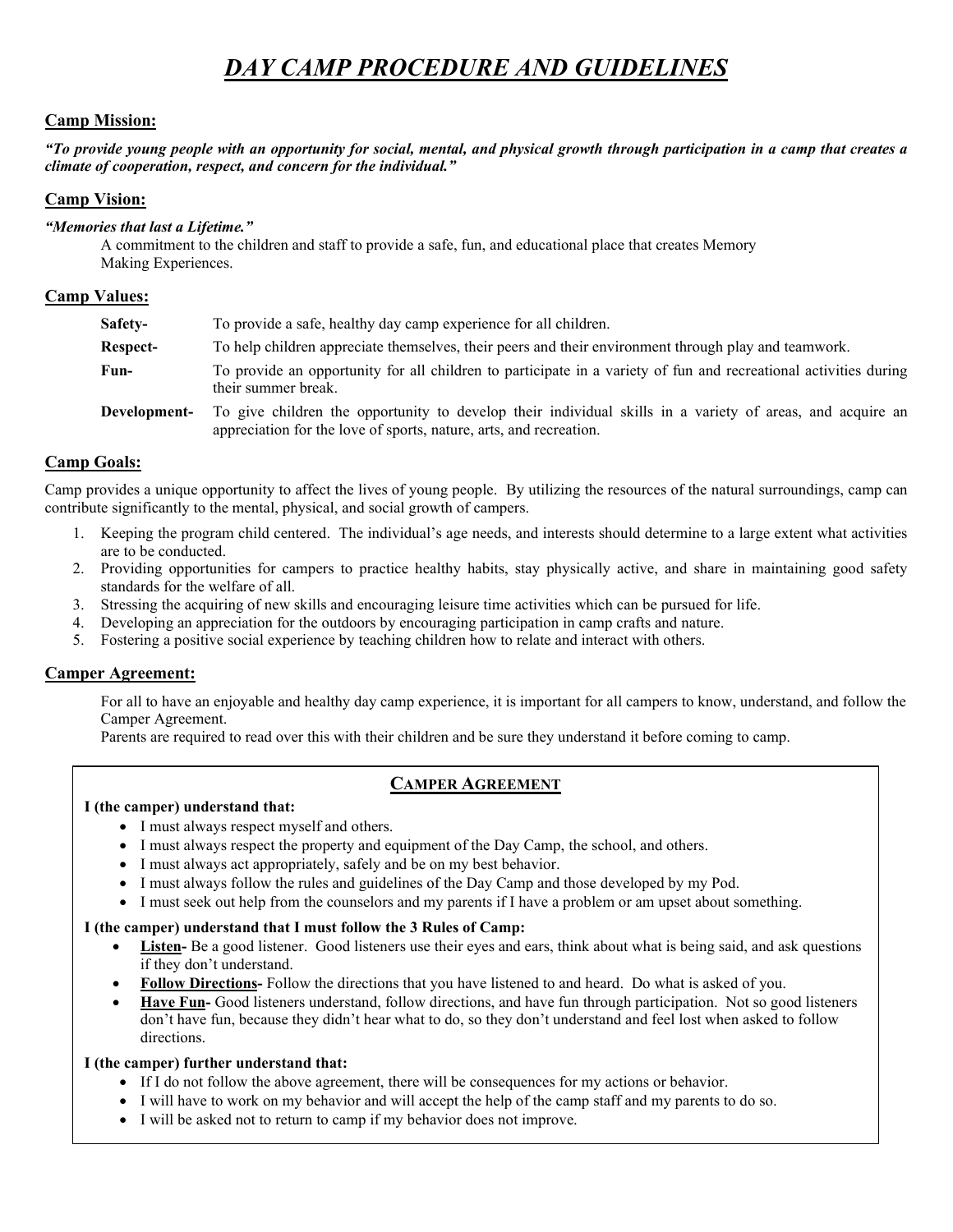## **BEHAVIOR MANAGEMENT**

## **Camper Behavior:**

To provide every camper with a safe and high-quality experience, we strive for group unity and teamwork in the day camp. One way of meeting this is to have all campers share in the development of rules and guidelines.

Camp has identified a Full Value Contract that provides the following principals and rules that all campers must adhere to:

- 1. Campers will value and respect themselves.
- 2. Campers will value and respect other campers and the counselors.
- 3. Campers will value and respect camp property and equipment.
- 4. Campers will always conduct themselves in a safe and responsible manner.
- 5. Campers will follow all rules developed by their Pod and the camp staff.

### **Philosophy:** *The philosophy on behavior management and discipline is to be Firm, Fair and Consistent.*

**Firm-** to let campers know what is right and what is wrong. To enforce rules and guidelines always for the safety of all. To help them understand that the counselors are responsible for each of them and must enforce rules and guidelines for the safety of all.

**Fair-** to treat and respect all campers equally. What is done for one child must be done for all, showing no favoritism. Bad behavior is bad behavior for every child. All children will have the chance to explain themselves and their side of the story.

**Consistent-** Always follow and enforce the rules, all the time. Rules and guidelines will be set that are age appropriate and explained to all campers on the first day, this will help them understand what is expected of them. Consistency of rules, guidelines, expected behavior and discipline throughout all areas of camp will also help them understand and retain how they are to act and behave as a camper.

## **Day Camp 3 Rules:**

To provide consistency, the Day Camp has identified three rules that will be explained and used in all areas of camp..

Listen- Be a good listener. Good listeners use their eyes and ears, think about what is being said, and ask questions if they don't understand.

**Follow Directions-** Follow the directions that you have listened to and heard. Do what is asked of you.

**Have Fun-** Good listeners understand, follow directions, and have fun through participation. Not so good listeners don't have fun, because they didn't hear what to do, so they don't understand and feel lost when asked to follow directions.

#### **Behavior Conduct:**

All campers will behave and act in a manner that is safe to themself and all others around them. They will demonstrate the ability to follow the rules and behavior guidelines of the camp and those that the group develops.

If not, the Discipline Guideline will take effect and all steps will be utilized to help the camper change their behavior. An effort will be made to work with the camper and the parents to help the child to learn, grow and manage their behavior in camp.

The first step is for everyone to understand and agree with the "Camper's Agreement." This is the first step to the proactive means to positive behavior. If everyone knows, understands, agrees with, and uses the agreement, campers will learn to use it as their means to positive behavior.

The safety of everyone is of the utmost importance. To ensure everyone's safety this list of behaviors and actions have been determined to be grounds for immediate dismissal from our recreation programs.

- *Possession or use of any drugs, alcohol, tobacco, or marijuana*
- *Possession or use of any weapons, firearms, or fireworks*
- *Stealing, vandalism or damage to any property*
- *Unauthorized leave or absence from the group or program*
- *Unauthorized participation in an unsupervised activity*

## **Note:**

The Day Camp Staff reserves the right to send home any camper whose behavior is detrimental to the best interests, health, or safety of other campers, staff, themselves, or the camp.

Parents are to have alternate arrangements in place if their child must be removed from camp. All emergency contact people will be notified to reach someone who can help with the situation.

*No refund is given for disciplinary dismissal.*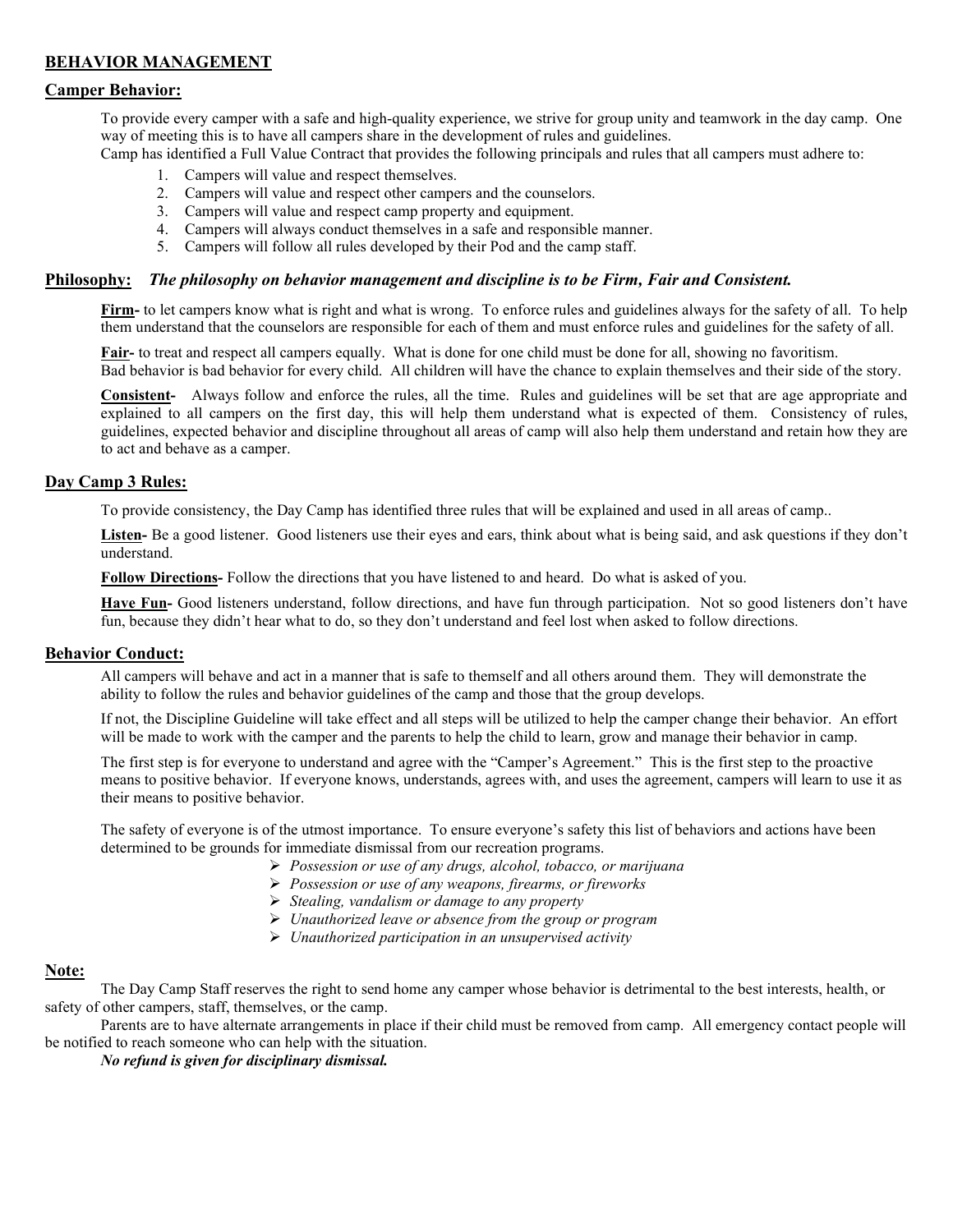## **DISCIPLINE GUIDELINE**

The Discipline Guideline has been created to keep all campers accountable for their actions, but at the same time work with campers, staff, and parents to educate campers on the right and wrong of their behavior. It is not a tool to expel or get rid of campers that are not following the rules of camp or demonstrating unacceptable behaviors. The camp believes that all campers deserve a chance to learn from and correct their unacceptable behaviors.

The Day Camp use a Four Step Discipline Guideline to work with campers to help make the camp experience a safe and enjoyable one for them and those involved.

**Step One**: Interaction between Camper and Counselor.

- 1. Counselor will begin with giving a camper a warning for unacceptable behavior and explain why behavior is unwanted/dangerous.
- 2. If the unacceptable behavior continues, the Counselor will initiate an appropriate "Time Out." Unacceptable behavior will be discussed and acceptable behavior or how they need to change it is provided.
- 3. If the behavior continues the counselor will call for the Directors to come and speak with the camper, which this starts Step 2.
- 4. If the behavior is threatening to other campers or themself, the camper will be brought immediately to Directors.

**Step Two:** Interaction between Camper and Directors.

- 1. If the inappropriate/unsafe behavior continues after the counselor has giving a warning and a time out the camper will be removed from the activity and the Camp Directors will be called to talk with the camper. Counselor will explain camper's behavior and steps taken to help with improvement.
- 2. After the Directors have spoken to the camper a Behavioral Report is to be filled out. Parents will be notified of any Behavior Reports at pick-up.
- 3. Camper will be allowed to participate in the next and any following activities, so long as reoccurring or new behaviors do not come up.

**Step Three:** Interaction between Camper, Parent and Directors

- 1. If camper shows no improvement of behavior or it escalates during the day, parents will be notified and asked to meet with the Directors at the end of the day, or they could be asked to come immediately to meet and pickup their child, depending on the severity of the situation.
- 2. Meeting with the parents will be an opportunity to learn more about the camper and work with the parents to put in place any behavior modifications to allow the camper to remain in camp.
- 3. If parents are not responsive to working with the camp staff for the sake of the child. Parents will be asked to take camper home and not return to camp.
- 4. If parents are open to working with the camp staff to help the child to be successful, a list of behavior modifications will be worked out and explained to the parents and child.
- 5. Consequences of mis-behavior could be not able to attend a water day, a field trip, or asked to take a day off from camp.

**Step Four:** Removal from camp

- 1. If the behavior continues, the camper will be dismissed from camp.
	- 1. If the camp administration feels as if the behavior exhibited is detrimental to the best interests, health, or safety of other campers, staff, themselves, or the camp the camper will be asked to leave permanently.
	- 2. Parents will be contacted and required to pick up child immediately.

## **NOTE: No refund is given for disciplinary dismissal of a day or the remain part of a session.**

## **HEALTH & SAFETY INFORMATION**

The health and safety of each camper is always our primary concern. Please read through the following information.

## **Illness:**

Do not send your child to camp if they are not feeling well.

There is not a nurse on staff or the accommodations for ill children.

Parents will be contacted to pick up their child from camp if their child is ill.

## **Emergencies:**

In the event of an accident or sudden illness, the camp staff is equipped with the supplies and certified staff to administer first aid/CPR/AED.

If the situation warrants further attention, the proper emergency services will be contacted.

Parents will be notified, by phone, if any injury or illness requires medical attention. If parents cannot be reached the emergency contact person, that is indicated, will be notified.

If a minor injury or illness occurs, parents will be notified at the time of pick-up.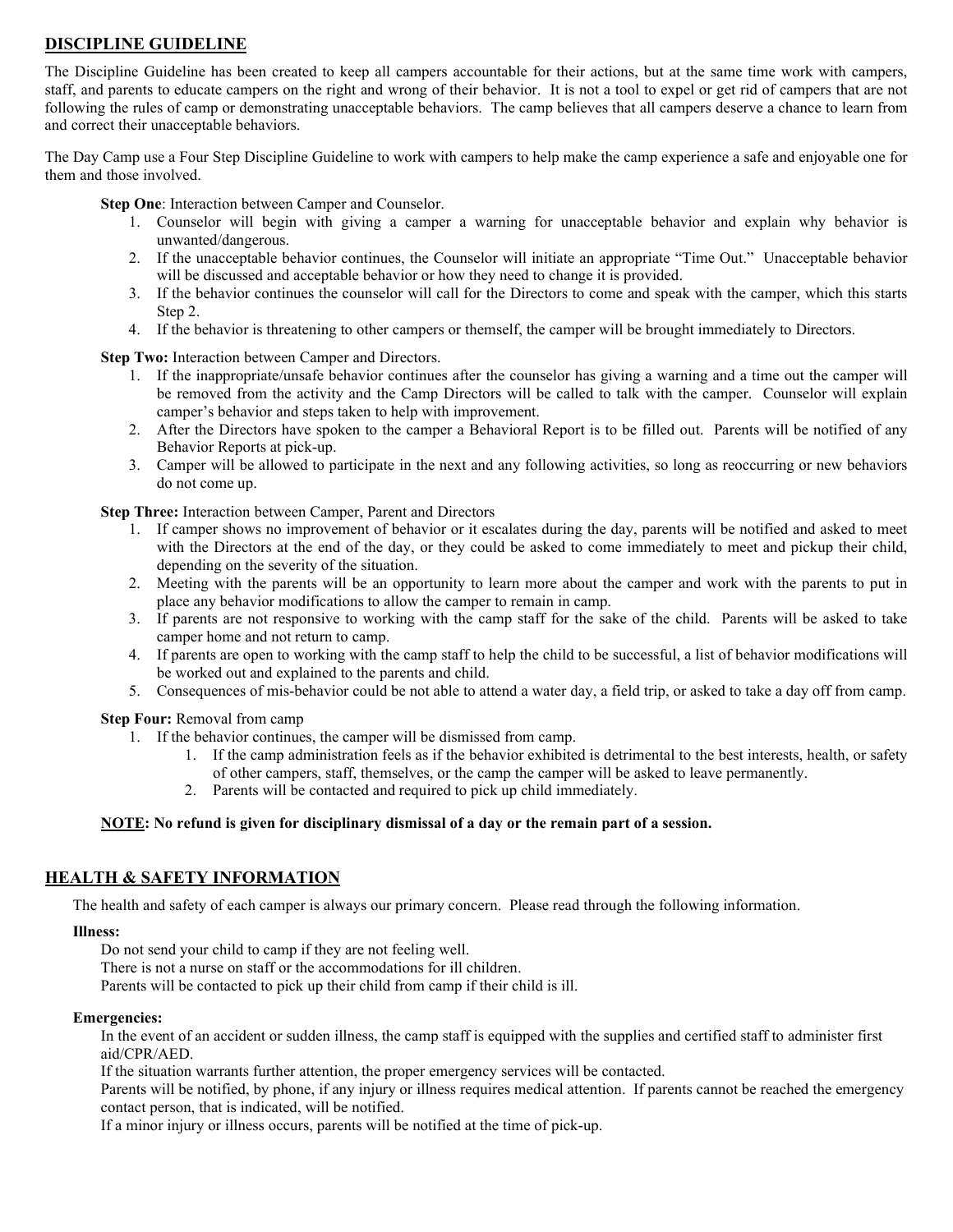## **Medications:**

Children should take medication at home if possible.

If medication needs to be administered at camp

All meds that are needed to be taken at camp will be kept with the camp staff.

Parents must fill out a *Medication Authorization Form* and follow the Medication Policy.

A Medication Authorization Form and a week of the medication must be brought in each Monday that your child attends and given to the camp staff.

## **Medication Authorization Form**

Camp staff cannot give any medication until a *Medication Authorization Form* is completed and returned to them. The form and medication must be brought on your child's first day at camp for that session. Parents must provide the form and medication to the camp staff at sign in. A new form needs to be filled out each week for the sessions that your child attends. If the below procedures are not followed medication will not be administer to your child.

## **Prescription Medication:**

Prescribed medication must be in its original packaging and/or bottle with your child's name on it.

It must identify the prescribing physician, the name of the medication, the dosage, and the frequency of administration.

All information on the bottle must also match the information that you fill out on the form.

Place the form and medication in a zip lock bag, give to the Camp Staff ONLY, at check-in, on your child's first day of camp. Only one week's dosage can be accepted.

## **Non-Prescription Medication:**

Must be received in original packaging and/or bottle.

Parents must write out dosage and frequency of administration and place the form with original packaging in a zip lock bag. Give to Camp Staff ONLY, at check-in, on your child's first day at camp.

Only one week's dosage can be accepted.

## **SUNSCREEN/INSECT & TICK REPELLANT POLICY**

- 1. Camp does NOT provide sunscreen or insect/tick repellant to campers, as it may contain some ingredients that children could be allergic to.
- 2. Each camper is required to bring their own sunscreen and insect/tick repellent. If a camper does not have their own, they will not be allowed to participate in outside activities.
- 3. Campers must arrive in the morning with a thick base coat of sunscreen already applied by parents, especially in hard to reach areas, such as their neck and back.
- 4. Insect/tick repellant will be used when campers are going into the woods or high grass areas. Counselors of younger campers will help apply insect/tick repellant when needed.
- 5. All sunscreen and insect/tick repellant bottles must be labeled with your child's name. If there is more than one child in the same family at camp, all names must be on the label of the bottle for it to be used by all children.
- 6. All sunscreen and insect/tick repellant bottles will remain in the possession of the camper in their backpack. It will only be used and applied in the supervision of a counselor. This will discourage any sharing and prevent any accidental sprayings.
- 7. Staff will remind campers regularly to reapply sunscreen throughout the day. Scheduled times will be during snack breaks and at lunch time. Staff will remind children more often when at the beach, coming in and out of the water.
- 8. Campers will be encouraged to apply their own sunscreen and insect/tick repellent and will do so only in the supervision of a counselor. No campers will spray or apply each other. Campers needing assistance will receive help from a counselor of the same gender.
- 9. We encourage parents to send children with a hat and sunglasses to protect their head and eyes. This is especially important if your child has sun sensitivities. Children will be encouraged to wear shirts to protect their chest and backs.

## **SUNSCREEN AND INSECT/TICK REPELLENT PERMISSION FORM**

| (Initials) | YES- I give permission for the Camp Staff to apply sunscreen and/or insect/tick repellant to my child, for the<br>summer season. I know this will be done by a counselor of the same gender as my child and will only be done<br>if my child needs help and asks for it. Please list any adverse reactions that your child might have. |
|------------|----------------------------------------------------------------------------------------------------------------------------------------------------------------------------------------------------------------------------------------------------------------------------------------------------------------------------------------|
| (Initials) | NO- I do not give permission for sunscreen or insect/tick repellent to be applied to my child. We will do it at<br>home, and I understand that if he/she does not have it applied before camp that they will not be allowed to<br>participate in outdoor activities, during high peak times of the day when the sun index is high.     |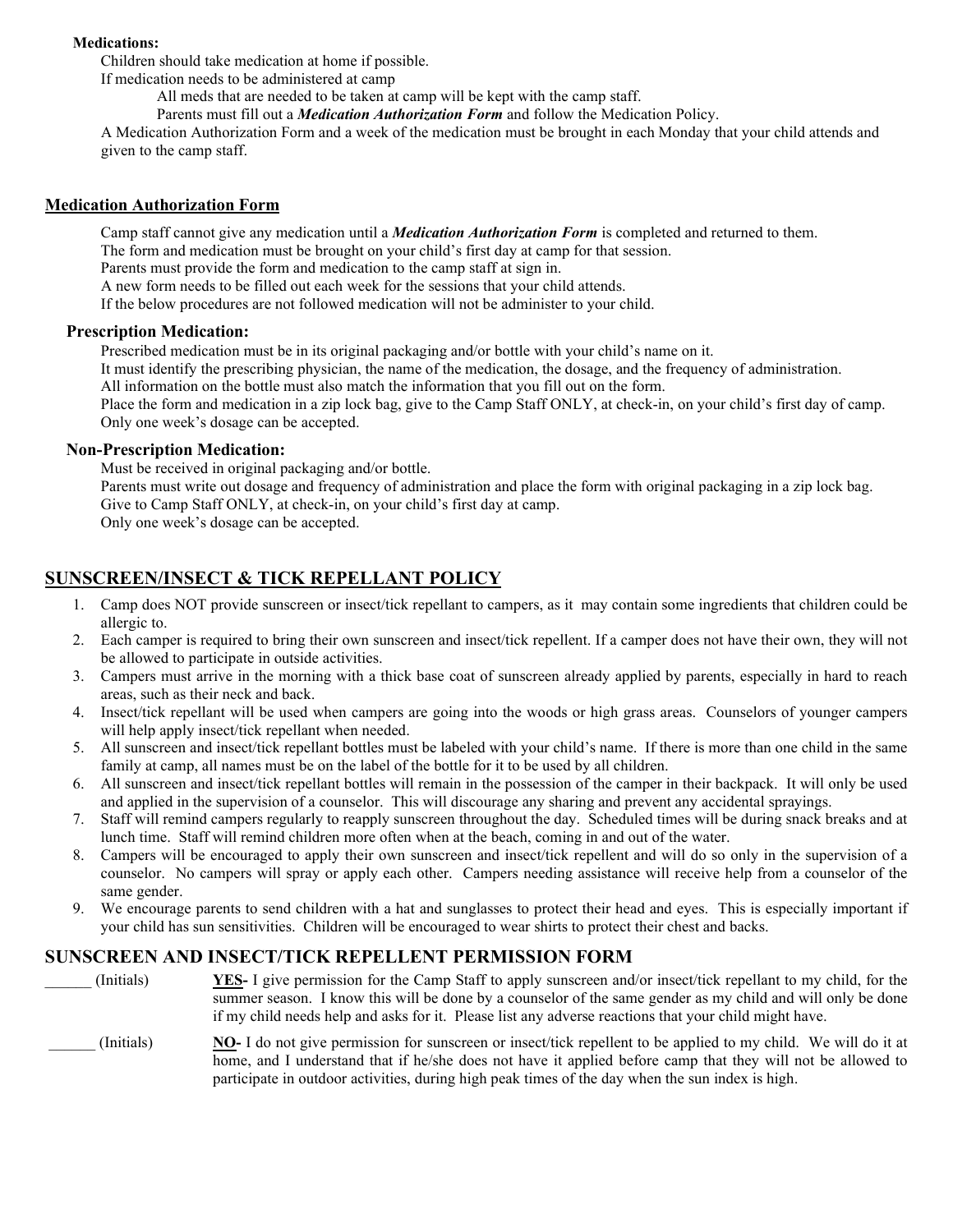## **DAY CAMP INFORAMTION**

## **Financial Responsibilities Camp balances must be paid by** *SECOND FRIDAY of JUNE*

**Final Balance-** The balance of your payment for all sessions of camp, that your child will be attending, must be paid before your child can attend camp. If the final payment is not made before this date your child will be removed from the camp list and will not be allowed to attend until the balance is finalized.

## **Camp Registration- After the Second Friday in June**

- Online Registration is open until midnight Sunday of each week, for the next week's session.
- Offline Registration must be done at the Rec. Dept and closes Friday at 4:00pm, prior to the start date of each session.
- Camp registrations must be paid in full at the time of registration after the second Friday in June for the remainder of the summer.
- No registrations are accepted after the 1st day of a session.
- **NOTE:** Campers are not allowed to attend camp if they are not on the roster. Camp Staff does not take registration or payments at camp.

## **Camp Payment Options- After the Second Friday in June**

## **Online Registration & Online Payment Option**

Online register and paying with a credit card are open until midnight Sunday of each week, for the next week's session.

## **Offline Registration & Payment Option**

Registration and Offline Payment Option is not available on the website. Registration must be done at the Rec. Dept. Registration is open at the Rec. Dept. until 4:00pm Friday of each week, for the next week's session. Payment is with a check or cash.

## **Camp Cancellation Policy-** *The following refund policy is specific for all Camps*

- The Recreation Department reserves the right to cancel or consolidate any camps which do not meet the minimum participation required. The deposit and a full refund will be issued if a camp is cancelled by the Rec. Dept. Registered participants will be notified by email of any changes or cancellations.
- If a participant cancels out of a camp or a session prior to Eight (8) days before the start date of that camp or session, a refund, less the \$25 Non-Refundable Deposit per child, per camp, per session will be given.
- No refund is given, if cancellation happens less than Eight (8) days prior to the start date of a camp or session. Commitments have already been made to instructors.
- If there is an outstanding balance for the household, any refund will be automatically applied to that balance and any remainder will be refunded. Refund checks take approximately three weeks to process.
- **NOTE:** No refund is given for disciplinary dismissal of a day or the remain part of a session.

## **Camper Information/Health Form**

- The Camper Info Form is part of registration each summer. It may take some time to do, so it is best for you to register online.
- If you are adding a session you will not have to fill out the form again.

## **How To Reach Camp**

- If you need to get a message to the camp, the camp phone number and email will be provided in the Welcome Email prior to your child's session at a camp.
- Do not call the school, the secretaries are not there to take messages and don't have regular hours in the summer.

## **Camp Times**

- Campers are **NOT** to be dropped off early for camp and they must be picked up promptly at the end of camp.
- Please be sure to make every effort to have your child in camp during the camp hours- 8:30a-4:30p.
- There are early and late times added to the hours above for the different camps, some extra or part of the camp.

## **Check-In/Check-Out**

- Campers must be checked in and checked out each day they are at camp by a parent or guardian.
	- o Parents and/or guardians must accompany their child for check-in each day.
	- o As well, parents and/or guardians must check out their child at the end of the day for pick-up.
- Both times provide the opportunity to talk with the staff about your child.
- No child is to leave camp or the property with any adult, without first saying goodbye and checking out with the camp staff or designee. All children are told to do this for their safety.
- Children must inform the camp staff if they are not to leave with a certain adult or are uncomfortable going with any adult.
- Drop-off and Pickup are on the west side of WCS near the "After Hours Entrance"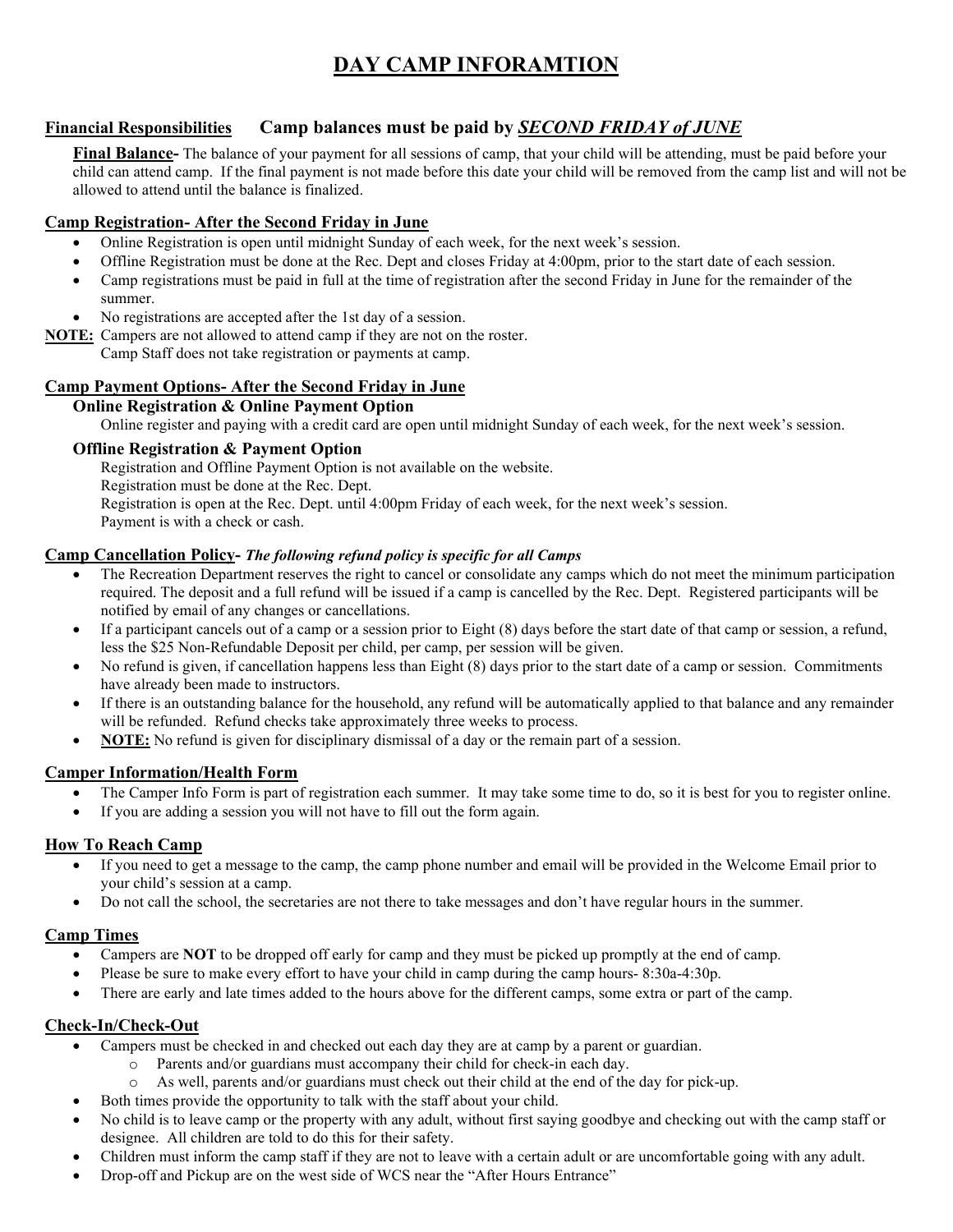## **Camp Property and Out Of Camp Activities**

- No camper is to leave camp property at any time. The boundaries for camp will be explained to all campers on the first day. The only time campers will be off camp property is during a scheduled field trip or activity. The rule of leaving extends to off camp field trips and activities.
- Any camper that runs away or is found off camp property will have parents contacted and they will be required to pick up their child from camp immediately. If a camper continues to run away or not remain in group, they will be dismissed from camp for their safety.

## **Phone Calls**

Only the camp staff has use of phones. We do not allow campers to call parents. We feel that calls to parents can make a homesick camper even more homesick. If the camp staff feels a call to the parents is warranted, the director will make the first contact with the parents. If not, the parents will be informed of the situation at pick-up time. A parent will be contacted in the case of an emergency or if disciplinary actions warrant a meeting or the removal of their child from camp

## **Visitors**

Personal visits by parents, relatives and/or friends during the camp day are not allowed. The staff is hired to oversee and provide activities for children only who are enrolled in camp. There is also a ratio of camper to staff that is maintained. As well, all staff undergoes a background check prior to be hired.

## **Lost & Found**

All lost and found items will be displayed at the end of each day and at the end of a camp session. Please be sure to check for lost and found items daily. At the end of the summer all lost and found items will be kept at the Recreation Office until the end of the Fall season, at that time all items are donated to a local charity.

## **Labeling**

It is very important that all personal items and clothing be marked with your child's name with permanent ink or labels. Camp is not responsible for lost, misplaced, or stolen items.

## **Designated People For Pick-Up**

You are asked to list people, during registration, who have your permission to pick up your child. This info is kept at the checkin/check-out area. The camp staff is not authorized to release your child to anyone who is not on the list. If you need to update the list, you can do so at check-in or check-out. In an unforeseen situation, you must have a person pick-up your child that is not on the list, you must call the camp and provide the person's name. No child will be released to anyone who isn't on the list or that the camp has not been notified of.

## **Transportation**

- Parents or guardians must transport their child to and from camp each day.
- Any transportation for field trips will be done by bus to and from the camp.
- **Walkers or Bikers**: Any child, allowed by parents/guardians, to walk or bike to and from camp must provide the camp staff with a written note, on the first day of a session, giving the child the permission to do so. The arrival and departure times and days must be written on the note. Parents must accompany child on first day of camp to check-in and give note to camp staff.

## **Appointments/Early Pick -Up**

- Late Arrivals & Early Pick-ups are highly discouraged during the camp day. It interrupts your child's experience and is distracting to the camp community. If an early pick up is unavoidable you must notify the camp in the morning and the same procedures from above will be followed.
- Parents should avoid making appointments when your child is attending camp. If you do so, you will need to plan around the camp schedule.
- In unforeseen situations, you must inform the camp of the appointment at check in time in the morning.
- Plan for extra time when picking up your child. We will locate them upon your arrival for their appointment. We do not have children waiting, as there is not the staff to supervise.

## **Updating Your Contact Information & Keeping Us Informed**

- Camp staff need to be able to reach you whenever necessary.
- If at any time you will be at a different location or number for the day, inform the camp staff in the morning at check-in.
- Camp needs to be kept updated and informed on anything that could affect your child's behavior or attitude in camp. For example, if there are things upsetting your child about camp or if there are things outside of camp causing stress.